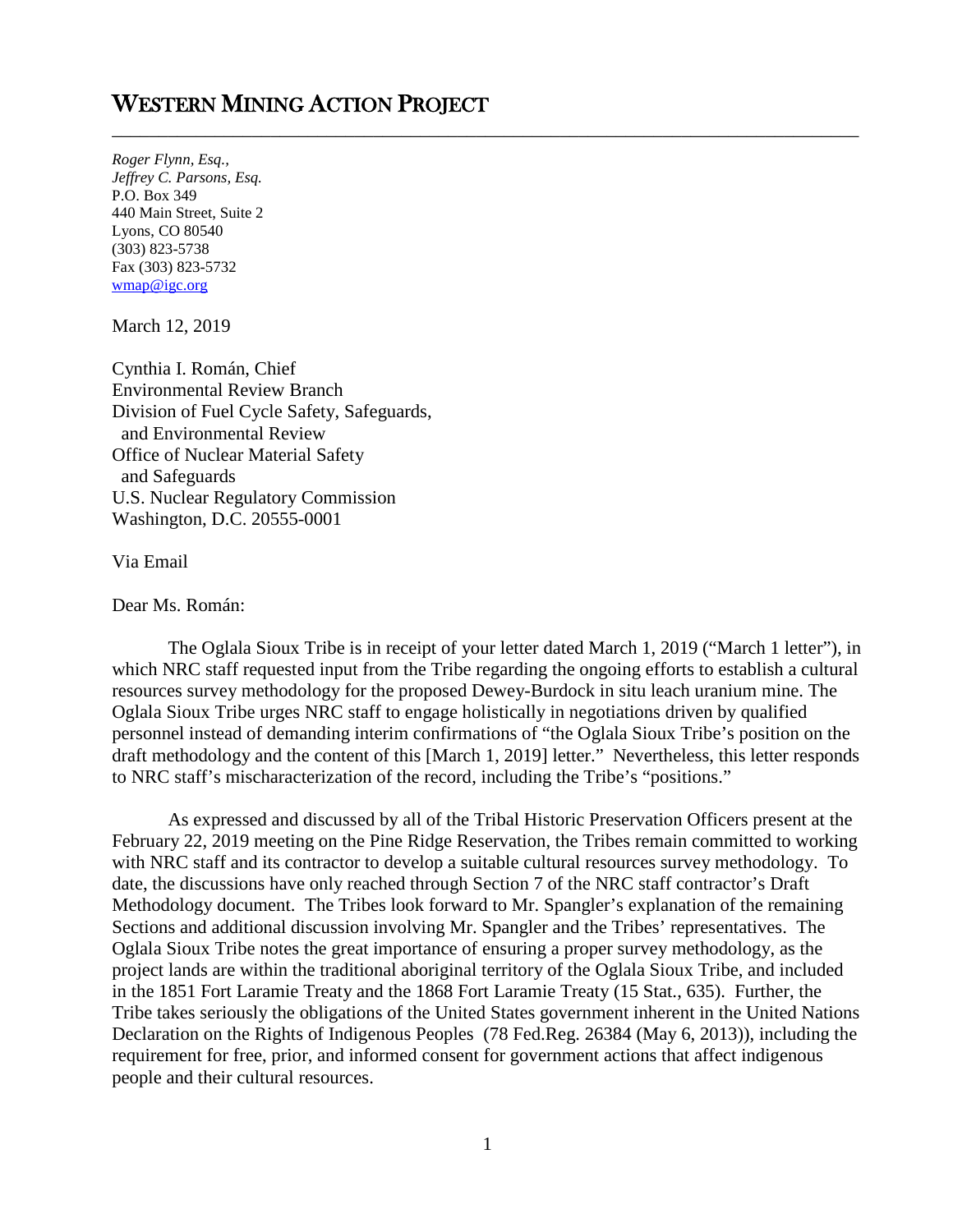The legalistic and exacting tone and character of the March 1 letter has caused unnecessary delay by forcing the Oglala Sioux Tribe staff and counsel to put aside other work related to communicating about the survey methodology among its members and the other Tribes involved in the process. Instead, as NRC staff requested, the Oglala Sioux Tribe and its counsel have spent their time sorting through the multitude of assertions and characterizations made in the letter in order to provide a comprehensive and timely response. The Tribe views this formalistic approach as detrimental to the negotiations that appeared to have taken quite a positive and productive turn during the February 22, 2019 meeting on the Pine Ridge Reservation. Further, NRC staff's approach in forcing the Tribe to divert its efforts to such a detailed response is contrary to the instruction from the Board as to how the parties ought to conduct themselves toward pursuing an agreement on the survey methodology and related issues. See January 29, 2019 conference call transcript at 1537-1538 ("This is Judge Bollwerk. It strikes me that the time to exchange letters has ended now and it's time to engage. And I think you both understand that, all the parties understand that. But I think it's time to move forward and get people talking to each other."). The Oglala Sioux Tribe would prefer to switch focus back to discussions and negotiations aimed at determining a suitable methodology for the survey of cultural resources. However, the Oglala Sioux Tribe must respond in kind to NRC staff in order to correct the record and reiterate its consistent positions.

The March 1 letter appears to mischaracterize the Oglala Sioux Tribe's long-standing position regarding the March 2018 survey proposal. Contrary to NRC staff's assertions, the Oglala Sioux Tribe has never accepted a rigid application of the March 2018 proposal. Rather, the Oglala Sioux Tribe has acknowledged that while the proposal has strong potential to provide a basis for agreement on creating and implementing a survey methodology, significant details must be worked out between the parties, as well as other affected Tribes. Specifically, as noted in the March 2018 approach proposed by NRC staff, the methodology for the survey had yet to be formulated. The survey must yet be developed in a manner that integrates ecological, social, and natural scientific principles involved in conducting surveys and documenting information, while maintaining relevance to the Lakota culture. See March 16, 2018 Letter to Oglala Sioux Tribe from NRC staff (ML18074A396) at 2 ("2. The field survey will be conducted using a survey methodology that will be established in coordination with the NRC, with the support of the contractor, and the Lakota Sioux Tribes in advance of the field survey.").

With respect to the financial resources necessary to carry out the survey, it appears NRC staff has selectively quoted the April 6, 2018 transcript in making an assertion that the Tribe has not expressed concern regarding the level of the reimbursement for the survey work. In that teleconference, counsel for the Tribe specifically stated that the costs necessary to compensate for staff time to carry out the project would need to be separate from the proposed honorarium. April 6, 2018 conference call transcript (ML18100A912) at 1394, lines 2-7. Further, NRC staff inappropriately relies on selective quotes from the Tribe's February 15, 2018 response to the Board. March 1 letter at 2. Contrary to NRC staff's characterization, the Tribe did not unconditionally agree to any specific dollar amount. Rather, the Tribe unambiguously stated that the methodology required to meet NRC duties must be determined first, and only then could the costs be determined and agreed upon. Specifically, the Tribe stated with regard to costs that "it is difficult to respond precisely without knowing what Powertech is prepared to offer and without input on methodology from a qualified contractor." Notice of Oglala Sioux Tribe's Responses to NRC Staff Questions (ML18046A171) at 5.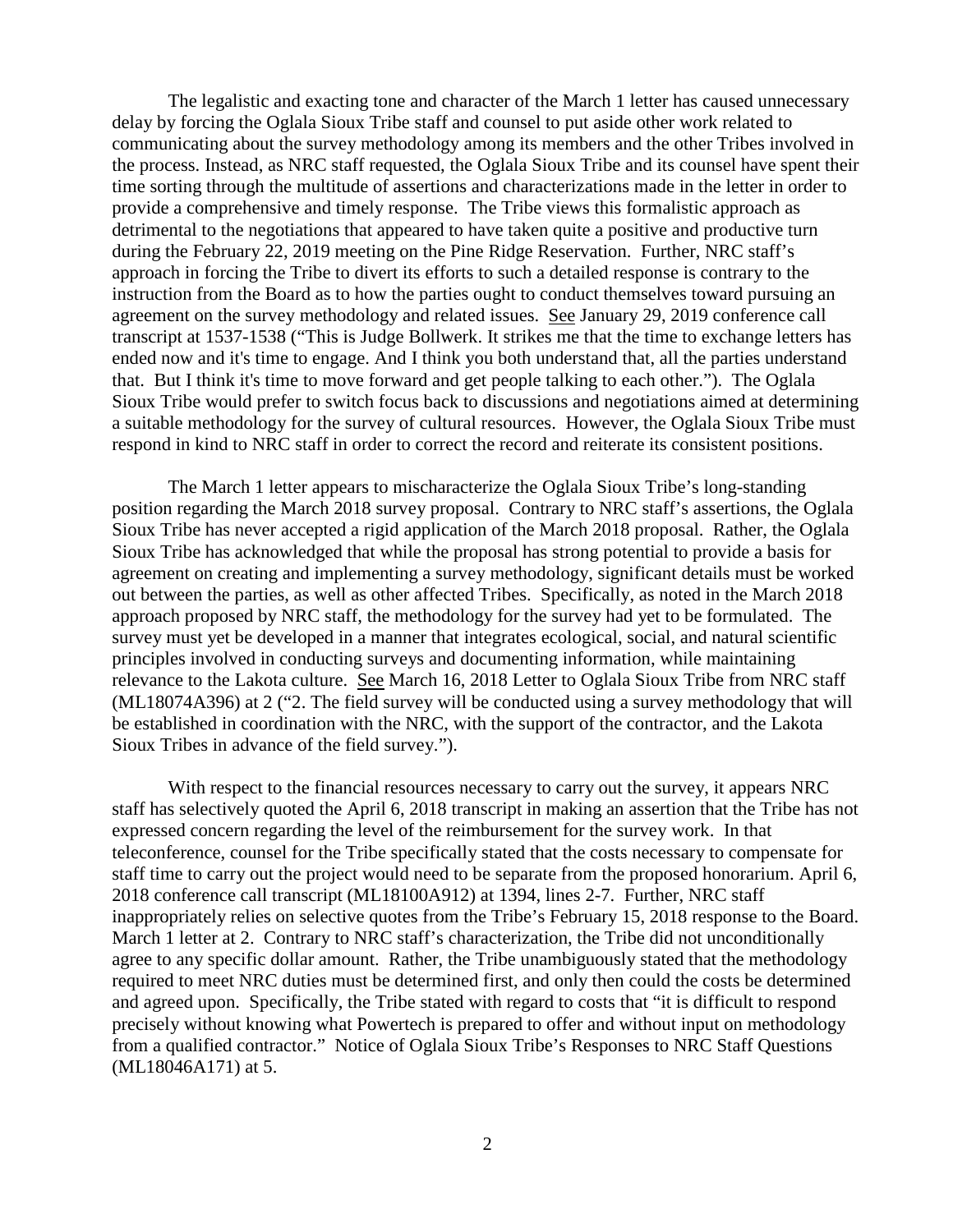NRC staff's letter omits other Oglala Sioux Tribe statements that express the need for a flexible approach to the financial resources necessary to carry out the cultural resources survey. For instance, in the January 11, 2019 Oglala Sioux Tribe's Response to NRC Staff's November 21, 2018 Letter (ML19011A459) at 5, the Tribe specifically raised the issue of costs for carrying out the cultural resources survey, stating unambiguously that "the Tribe is not willing to voluntarily provide NRC staff with services normally obtained through federal contract." Similarly, during the February 19, 2019 conference call discussion between NRC staff and the Oglala Sioux Tribe, the Tribe specifically requested that the NRC staff's contractor provide any examples of any cultural resources survey projects where a budget on the order of \$10,000 was considered sufficient for a pedestrian survey, including identification and evaluation of cultural resources on an area approximating that at issue with the Dewey-Burdock site. NRC staff's contractor was unable to provide any examples and to date the Tribe has not received any information with respect to the reasonableness of such a budget.

To be clear, as the Oglala Sioux Tribe has repeatedly stated, and continues to believe, the present focus of the efforts ought to be working toward and determining a suitable methodology for the cultural resources survey. Once a methodology is determined, the parties should then turn their attention to what a reasonable cost may be and what mechanisms may exist for securing the necessary funding to carry out that methodology. NRC staff has appeared to take the opposite approach by hardening its position based on the March 2018 budget estimates that were made prior to any efforts to develop a methodology, in "coordination with the NRC, with the support of the contractor, and the Lakota Sioux Tribes." See ML18074A396 at 2 The Tribe has identified at least some opportunities in this regard (see ML19011A459 at 5) and looks forward to working with NRC staff on this issue further.

With respect to the timeline, the March 1 letter quotes the Oglala Sioux Tribe's counsel in recognizing the Oglala Sioux Tribe's consistent statements that the timeline would have to be flexible based on the completion of "significant components that have not been fully vetted or described in terms of the methodology." March 1 letter at 2. The Tribe has repeatedly reiterated this position that the timelines must be based on the methodology, and that it would be arbitrary and capricious to limit the methodology to timelines created without benefit of a qualified contractor.

In fact, in the course of the proceedings at least as far back as beginning in December of 2018 – in particular on the December 6, 2018 teleconference – the Tribe specifically asserted that, particularly in light of the failures of the June 2018 efforts, the timeline must remain flexible and be informed by the specifics of the methodology as it is developed. See December 6, 2018 conference call transcript (ML18346A090) at 1478-1479 ("And so I would just note that our experience now is that the better practice is to have the generalities laid out in terms of the time line but in order to have the process work, the methodology, the designed methodology should inform the specific dates and have an opportunity to inform the specific dates that are laid out."); at 1480 (" As I had just explained, the Tribe believes that the creation of the methodology ought to be able to inform, at least on some level, the schedule as well. So we would hope that there would be some flexibility to developing a methodology that could incorporate different time components."). Additionally, during the January 29, 2019 teleconference, the Tribe again specifically communicated its position that the timeline proposed in the March 2018 approach was preliminary, and that flexibility must be maintained to ensure the actual timing of the survey is informed by the methodology: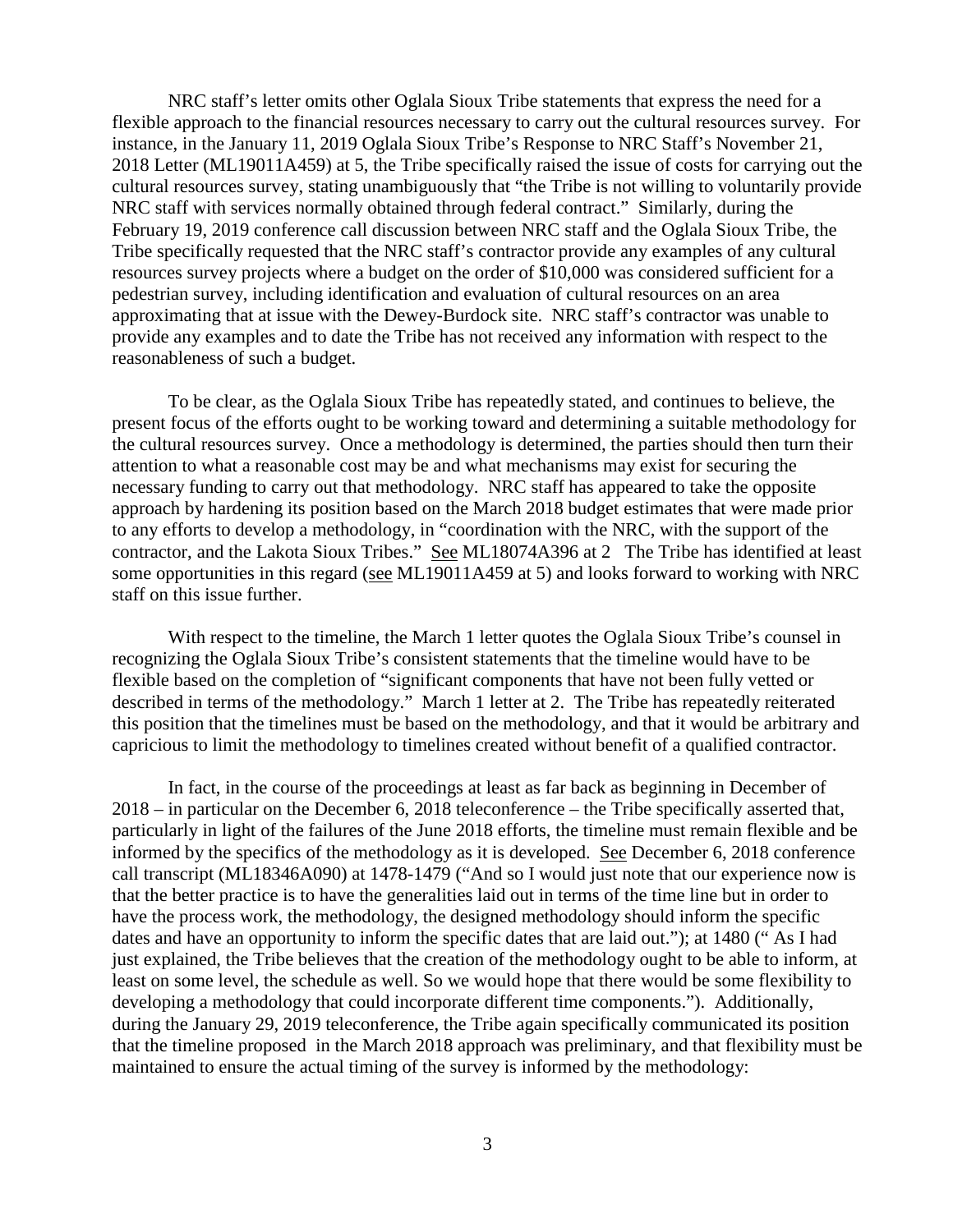And then as far as timing, certainly we understand that NRC Staff has put forth a proposed timeline and the Tribe is certainly willing to engage in the coming weeks in discussions, but as the Tribe noted, on the December 6th conference call amongst the parties coordinated by the Board, the Tribe believed that the precise timing of the culture resources survey components, needs to be informed by the methodology that is determined and not go through an exercise of trying to fit the methodology in the predetermined, the Tribe might contend somewhat arbitrary timelines, without regard to the specific methodology. So, the Tribe would note, sort of reiterate its discussion or its comments from the December 6th conference call, that this timing issue should be flexible to accommodate the methodology that's determined.

January 29, 2019 conference call transcript (ML19030A497) at 1531-1532. The same issue was identified in the Oglala Sioux Tribe's Response to NRC Staff's November 21, 2018 Letter. ML19011A459 at 5 ("Once the necessary confidentiality agreements are in place, the survey schedule should be reconfigured to ensure the survey methodology integrates the necessary celestial, and other, conditions required to conduct the survey."). Lastly, during the conference call among the parties on February 19, 2019, the Tribe stated the same position, to which NRC staff responded that NRC staff understood and agreed to be "flexible" in their approach to timing. Thus, there is no basis for any assertion that the Tribes' discussion of the need for flexibility in the timeline was somehow a new topic that arose during the February 22, 2019 meeting. Rather, the reference to the need for flexibility in that context was the continuation of the Tribes' long-held position on the matter.

Again, to be clear, the Oglala Sioux Tribe has stated and continues to believe that the present efforts ought to focus on the challenges of developing a suitable methodology for the cultural resources survey. Once a methodology is determined, the parties should then turn their attention to establishing a reasonable timeline to implement the methodology. The Oglala Sioux Tribe understands that it and NRC staff may have differences of opinion on the matter, but the Oglala Sioux Tribe looks forward to working with NRC staff on this issue in a holistic manner that avoids the rigid reliance on the preliminary views of a March 2018 approach that was not informed by a qualified NRC contractor.

The March 1 letter states that "NRC staff will not reopen the National Historic Preservation Act (NHPA) section 106 process and will continue to focus its efforts on resolving the remaining NEPA contention." March 1 letter at 3. However, as the February 15, 2019 draft methodology makes clear, the cultural resources survey necessarily involves the identification, evaluation, and nomination of cultural resources for inclusion in the National Register of Historic Places ("NRHP"). See February 15, 2019 Draft Methodology (ML19046A443) at 3, 4, 9, 12, 13. As such, while resolution of the NEPA contention drives NRC staff's efforts to carry out a cultural resource survey to inform its Supplemental Environmental Impact Statement, there is simply no avoiding the referenced requirements of the NHPA. Specifically, as the NHPA regulations at 36 C.F.R. Part 800 make clear, and as discussed at length during the February 22, 2019 meeting on the Pine Ridge Reservation, the NHPA applies to any federal agency's cultural resources work. The Tribe raises the NHPA issues because federal law requires compliance with its identification, evaluation, and nomination requirements. Any NRC staff effort to conduct the cultural resources survey with the accompanying identification, evaluation, and NRHP nomination without reference to the NHPA and 36 C.F.R. Part 800 regulations is potentially contrary to law and would potentially jeopardize the entire effort.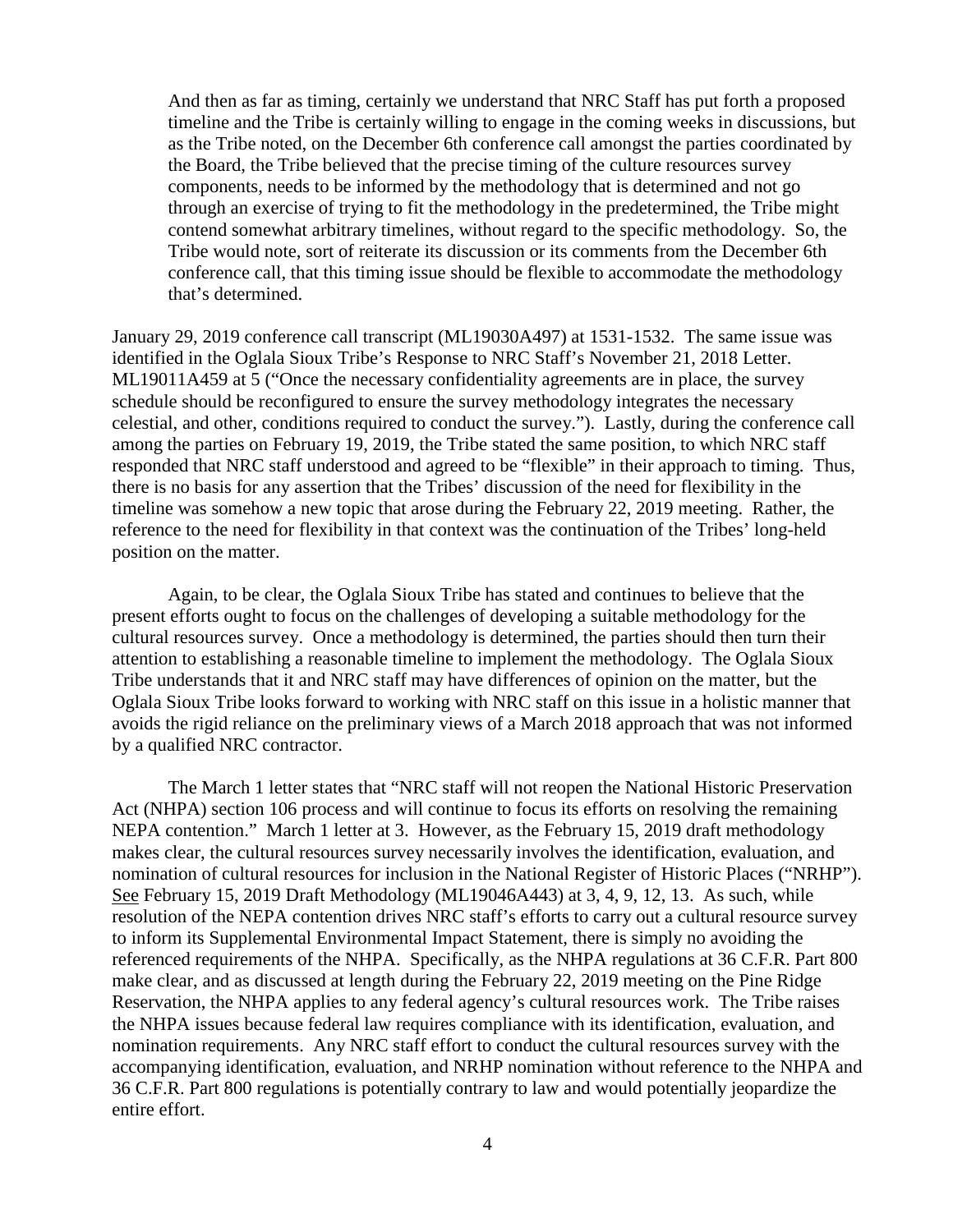The March 1 letter asserts that the Tribe is "opposed to a scientifically based methodology." March 1 letter at 3. This is inaccurate. The discussion at the February 22, 2019 meeting regarding the term "scientific" was to highlight for NRC staff's contractor that the Tribes have in the past experienced problems where federal agencies discount traditional cultural and ecological knowledge in the analysis of impacts to cultural resources, development of mitigation measures, and in the evaluation of cultural resources for inclusion in the National Register of Historic Places based on a perceived need to adhere to an overly rigid definition of "scientific". Further, National Environmental Policy Act compliance requires a "systematic interdisciplinary approach" that involves "unquantified" considerations and "ecological information." 42 U.S.C. §4332(2)(A, B, H). There is no reason to believe there are insurmountable challenges to integrating the Lakota's "Traditional Ecological Knowledge" discussed in the February 22 meeting into the draft methodology, even though the discussion also confirmed that NRC staff directed Mr. Spangler to construct the cultural resource survey methodology based solely on the "scientific method."<sup>[1](#page-4-0)</sup> The challenge of integrating the various sources of knowledge and information are a familiar component of the Tribes' day-to-day work with other federal agencies. As previously stated, NRC staff – and therefore the negotiations – would benefit from the participation of a Tribal Liaison and contractor(s) that are familiar with Lakota Culture and the integration of social and natural sciences with Traditional Ecological Knowledge.

As the March 1 letter recounts, the Tribe has insisted on a scientifically defensible process, but it must be one that fully accounts for traditional cultural knowledge. Portions of the February 15, 2019 Draft Methodology appear to explicitly discount these aspects. For instance, the document states:

The scientific process requires the use of defined and articulated instruments to test a hypothesis or series of hypotheses by gathering observable, empirical evidence, and it calls for rigorous adherence to standards and practices accepted by scientific disciplines, such that results are measurable and replicable. But Tribal surveys might run counter to traditional scientific practices because, as discussed in Section 2.0 above, there are fundamental differences in how Indian Tribes and non-Tribal individuals view the world around them. Tribal surveys are intended to document what Tribal members believe to be significant, but these observations might not be measurable, replicable, or even observable to non-Tribal individuals.

February 15, 2019 Draft Methodology (ML19046A443) at 3. This passage appears to state that somehow Tribal members' culturally based knowledge<sup>[2](#page-4-1)</sup> and observations are not compatible with a "scientific" approach to information gathering. Thus, the Tribal Historic Preservation Officers in attendance at the February 22, 2019 meeting sought to make it explicitly clear that any definition of "scientific" in the development of the methodology that attempts to discount traditional cultural

<span id="page-4-0"></span><sup>&</sup>lt;sup>1</sup> NEPA requires that "[A]ll agencies of the Federal Government shall  $-(A)$  Utilize a systematic, interdisciplinary approach which will insure the integrated use of the natural and social sciences and the environmental design arts in planning and in decisionmaking which may have an impact on man's environment." 42 U.S.C. § 4332(2)(A).

<span id="page-4-1"></span><sup>&</sup>lt;sup>2</sup> The reduction of traditional cultural knowledge to mere "belief" is patently offensive and provides yet another reason for NRC staff to engage a qualified Tribal Liaison.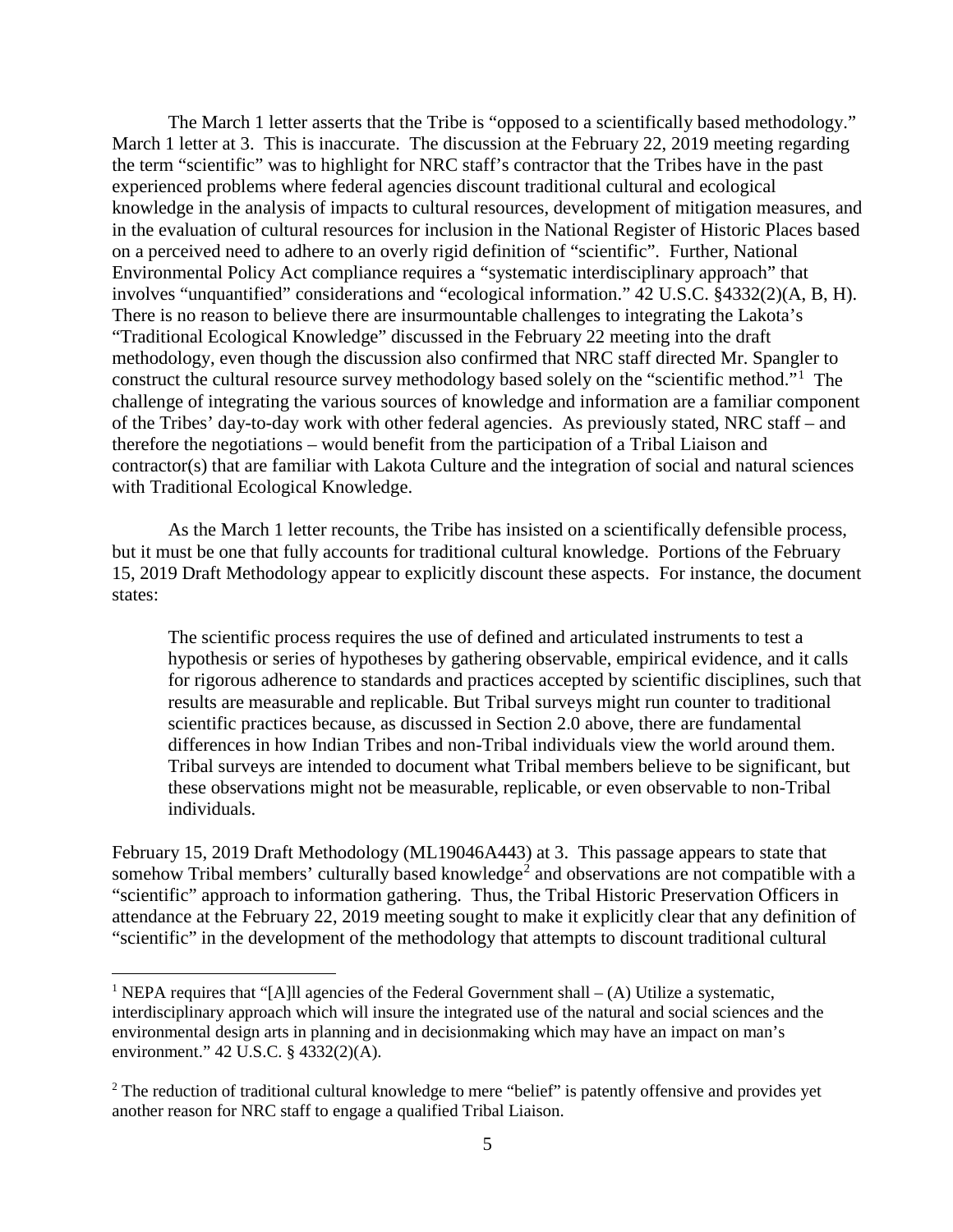knowledge is unacceptable. The methodology, as currently drafted, relies on "scientific method" and "empirical evidence" in a way that violates NEPA's mandate that all federal agencies use a "systematic interdisciplinary approach" that involves "unquantified" considerations and "ecological information." 42 U.S.C. § 4332(2)(A, B, H). In order to ensure compliance with this NEPA requirement, the Tribe remains willing to develop a methodology that meets NRC duties and protects the Tribes' interests.

With respect to NRC staff's assertions in the March 1 letter regarding the reliance on Dr. Sebastian LeBeau's methodology, the Oglala Sioux Tribe's position has never been that the LeBeau method was sufficient in and of itself for development of a cultural resources survey methodology. The Oglala Sioux Tribe has also never stated that the LeBeau methodology is completely irrelevant. Rather, in its January 11, 2019 Response, the Oglala Sioux Tribe merely pointed out that NRC staff's previous consultant, Dr. Paul Nickens, had identified the LeBeau methodology as an example of a methodology – to counter the assertions made by Powertech and NRC staff in the past that there is no way to develop any methodologies for using traditional cultural knowledge in the context of a "scientific" cultural resources survey. See January 11, 2019 Oglala Sioux Tribe's Response to NRC Staff's November 21, 2018 Letter (ML19011A459) at 3. As such, it is consistent to say the LeBeau methodology should be *considered* and later state that the LeBeau model should not be uniformly adopted. Notably, that January 11, 2019 Response specifically identified the LeBeau methodology as having "shortcomings" in its approach. At the February 22, 2019 meeting, the Tribes communicated that heavy reliance in the February 15, 2019 Draft Methodology document on LeBeau's model is not appropriate and ignores criticisms of Mr. LeBeau's 2009 dissertation.

The March 1 letter asserts that the February 15, 2019 Draft Methodology document was drafted "with sufficient depth and substance." March 1 letter at 4-5. However, as discussed at the February 22, 2019 meeting on the Pine Ridge Reservation, the Draft Methodology document actually contains no discussion of an actual on-the-ground methodology, such as the development of items such as appropriate transects and staffing levels – among other essential components of a well-developed methodology. Notably, in the meetings held to date, the Tribes and the NRC staff consultant have yet to progress past Section 7 of the Draft Methodology document. Section 8 of the Draft Methodology document – which has not been discussed in detail during either meeting – essentially restates an "open site survey" that was rejected on several occasions during these proceedings. *See e.g*. LBP-128-05 at 8 FN47 ("2013 survey methodology was an open site survey…"); *id*. at 24-27. The February 15, 2019 Draft Methodology proposal to conduct a "windshield tour" on the first day, followed by survey of as-yet unidentified transects of "potential areas to be examined" is remarkably similar to the June 5, 2018 open site survey "methodology" forwarded by Dr. Nickens. ML18157A092. The Oglala Sioux Tribe remains willing to work out the details that "open site survey" proposals lack and is encouraged by Mr. Spangler's February 22, 2019 confirmation that "open site survey" is not a recognized methodology so as to help move negotiations past this long-standing issue.

In conclusion, the March 1 letter expresses "NRC staff's goal … to collaborate with the Tribes on the working document to elicit, encourage, and understand the Tribes' input in order to discuss and finalize a site survey methodology." March 1 letter at 4. The Tribe appreciates this statement and agrees that several challenges must be overcome before the methodology can be finalized. The Oglala Sioux Tribe shares NRC staff's goal and is committed to working with NRC staff and its contractor to develop a methodology that recognizes and overcomes methodological